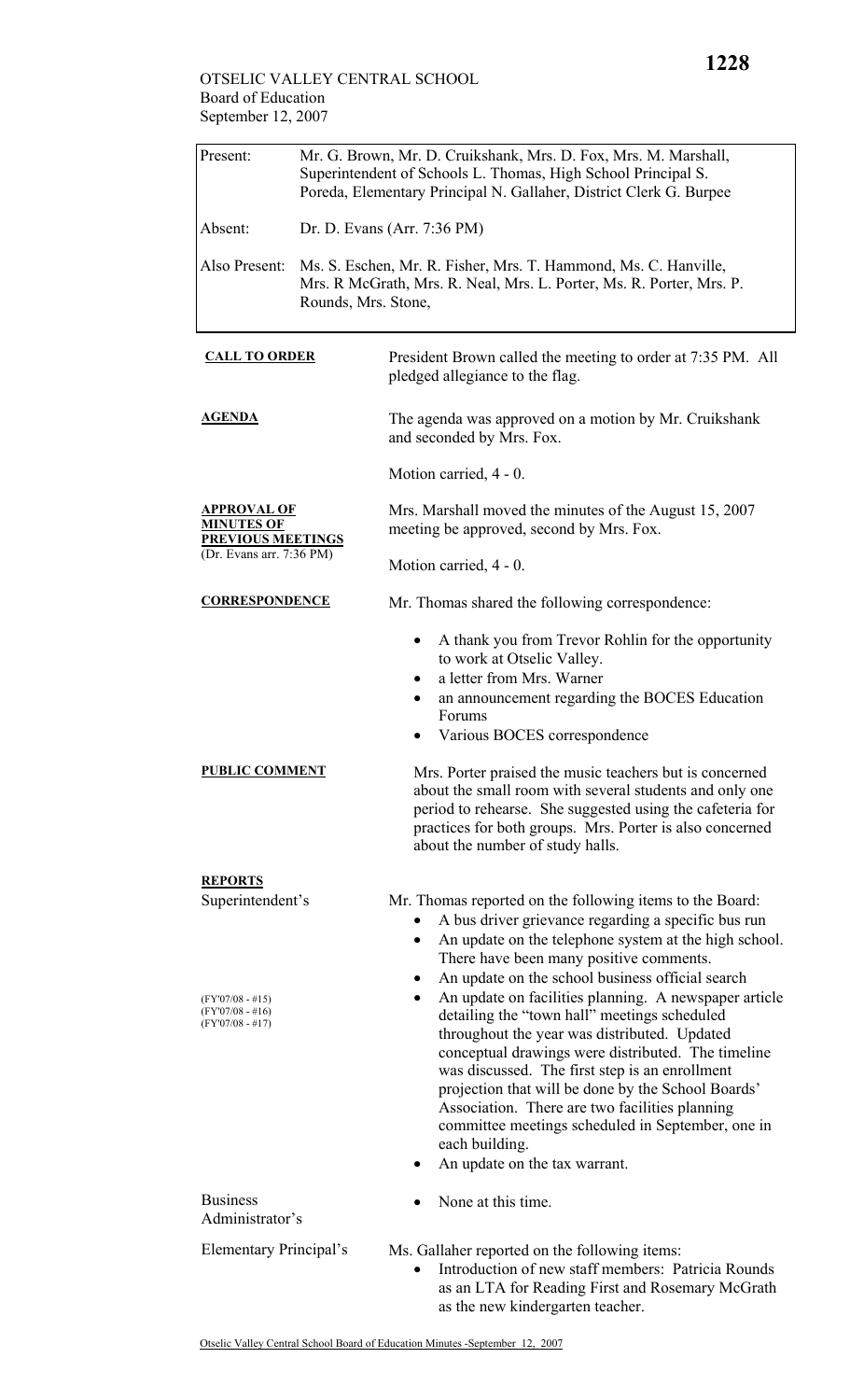|                                                     | kindergarten class.<br>of the District.                                                                                                     | Opening Day went well. The largest class is the<br>An update on the Mentor training. She and Mr.<br>Poreda met with the new staff members for two days.<br>The most meaningful part of the training was the tour                                                                                                                                                                                                                                                                                                                                                                               | 1229                                             |
|-----------------------------------------------------|---------------------------------------------------------------------------------------------------------------------------------------------|------------------------------------------------------------------------------------------------------------------------------------------------------------------------------------------------------------------------------------------------------------------------------------------------------------------------------------------------------------------------------------------------------------------------------------------------------------------------------------------------------------------------------------------------------------------------------------------------|--------------------------------------------------|
| High School<br>Principal's                          | new science teacher.<br>$\bullet$<br>$\bullet$                                                                                              | Mr. Poreda reported on the following:<br>Introduction of new staff members: Colleen Hanville<br>as the new Spanish teacher, Sarah Eschen as the new<br>special education teacher and Robert Fisher is the<br>Opening Day also went well.<br>Mr. Thomas brought up the senior trip issue. The<br>proposed itinerary includes two days when school is<br>in session. It was the consensus of the Board to allow<br>this trip with the statement that from now on, only<br>one day will be allowed for a senior trip unless it is<br>during a break from school.                                  |                                                  |
| Board Member's<br>$(FY'07/08 - #19)$                | member in attendance.<br>٠                                                                                                                  | Mr. Cruikshank reported on his opening day<br>presentation. He was thanked for going to the<br>opening day and that it was nice to have a Board<br>Mrs. Marshall reported on the Chenango County<br>School Boards' Association meetings. She<br>distributed a list of dates for the upcoming year.<br>Mrs. Marshall complemented how nice the buildings<br>look and how nice the high school office looks.<br>Mr. Cruikshank announced that the facilities planning<br>meetings are open to the public.<br>Mrs. Marshall reported that nominations are needed<br>for Board Member of the Year. |                                                  |
| <b>FINANCIAL REPORTS</b>                            | None at this time.                                                                                                                          |                                                                                                                                                                                                                                                                                                                                                                                                                                                                                                                                                                                                |                                                  |
| <b>OLD BUSINESS</b>                                 | None at this time.                                                                                                                          |                                                                                                                                                                                                                                                                                                                                                                                                                                                                                                                                                                                                |                                                  |
| <b>NEW BUSINESS</b><br>Personnel<br>Recommendations | Motion by Mr. G. Brown, upon the recommendation of the<br>Superintendent of Schools, to approve the following<br>personnel recommendations: |                                                                                                                                                                                                                                                                                                                                                                                                                                                                                                                                                                                                |                                                  |
|                                                     | Calvin Locke<br>Sarah Eschen                                                                                                                | Resignation as a<br>Spanish teacher<br>Three year                                                                                                                                                                                                                                                                                                                                                                                                                                                                                                                                              | <b>Effective August</b><br>22, 2007<br>Effective |

| Calvin Locke<br>Sarah Eschen | Resignation as a<br>Spanish teacher<br>Three year<br>probationary<br>appointment<br>pending<br>clearance from<br>the State<br>Education<br>Department as a<br>special education<br>teacher at a salary | <b>Effective August</b><br>22, 2007<br>Effective<br>September 4,<br>2007 through<br>September 3,<br>2010 |
|------------------------------|--------------------------------------------------------------------------------------------------------------------------------------------------------------------------------------------------------|----------------------------------------------------------------------------------------------------------|
| Colleen Hanville             | of \$32,702.00<br>(Step 2B)<br>Three year<br>probationary<br>appointment<br>pending<br>clearance from<br>the State<br>Education<br>Department as a<br>Spanish teacher                                  | Effective<br>September 4,<br>2007 through<br>September 3,<br>2010                                        |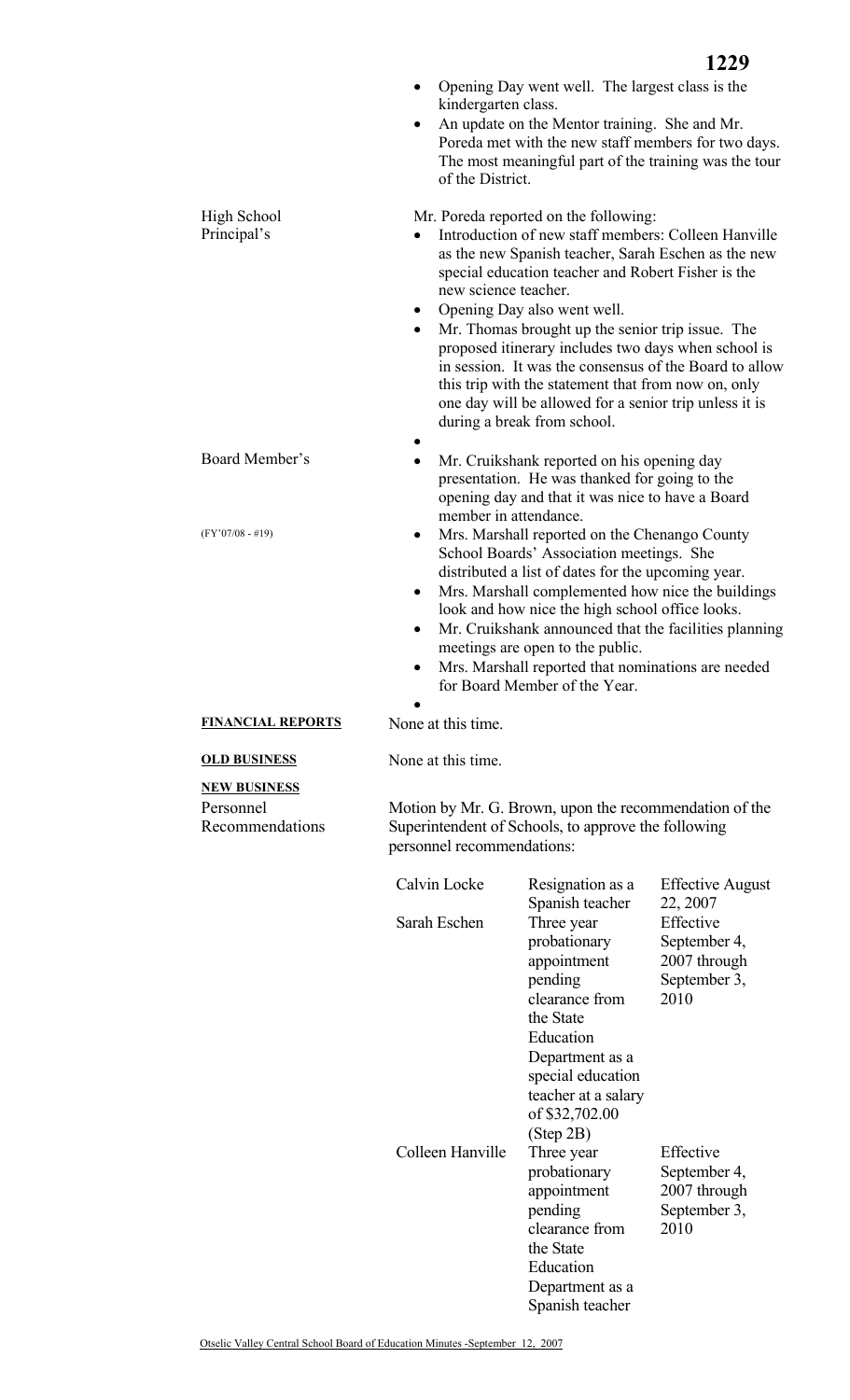# **1230**

| Patricia Rounds            | at a salary of<br>\$33,512.00 (Step<br>$2B+18$<br>Three year<br>probationary<br>appointment<br>pending<br>clearance from<br>the State<br>Education<br>Department as a<br>Licensed<br>Teaching<br>Assistant<br>(Reading First) at<br>a salary of<br>17,881.50 (Step 3<br>$+53)$ | Effective<br>September 4,<br>2007 through<br>September 3,<br>2010 |
|----------------------------|--------------------------------------------------------------------------------------------------------------------------------------------------------------------------------------------------------------------------------------------------------------------------------|-------------------------------------------------------------------|
| Karen Coye                 | Resignation as a<br>school aide                                                                                                                                                                                                                                                | <b>Effective August</b><br>24, 2007                               |
| Jolene Payne               | Conditional<br>appointment<br>pending<br>clearance from<br>the State<br>Education<br>Department as a<br>substitute teacher,<br>teaching<br>assistant, and                                                                                                                      |                                                                   |
| Alan Ingerto               | substitute aide<br>Appointment as a                                                                                                                                                                                                                                            |                                                                   |
| <b>Fred Gee</b>            | substitute teacher<br>Conditional<br>appointment<br>pending<br>clearance from<br>the State<br>Education<br>Department as a<br>substitute teacher                                                                                                                               |                                                                   |
| Patricia Graham            | Appointment as a<br>mentor for the<br>2007-2008 school<br>year                                                                                                                                                                                                                 | At a stipend of<br>\$750.00                                       |
| Diane Slocum               | Appointment as a<br>mentor for the<br>2007-2008 school<br>year                                                                                                                                                                                                                 | At a stipend of<br>\$750.00                                       |
| Christine<br>Williams Neal | Appointment as a<br>mentor for the<br>2007-2008 school<br>year                                                                                                                                                                                                                 | At a stipend of<br>\$750.00                                       |
| Sarah Yafchak              | Appointment as a<br>mentor for the<br>2007-2008 school<br>year                                                                                                                                                                                                                 | At a stipend of<br>\$750.00                                       |
| Sierra Frantz              | Appointment<br>pending<br>clearance from<br>the State<br>Education<br>Department as a<br>substitute school<br>aide                                                                                                                                                             |                                                                   |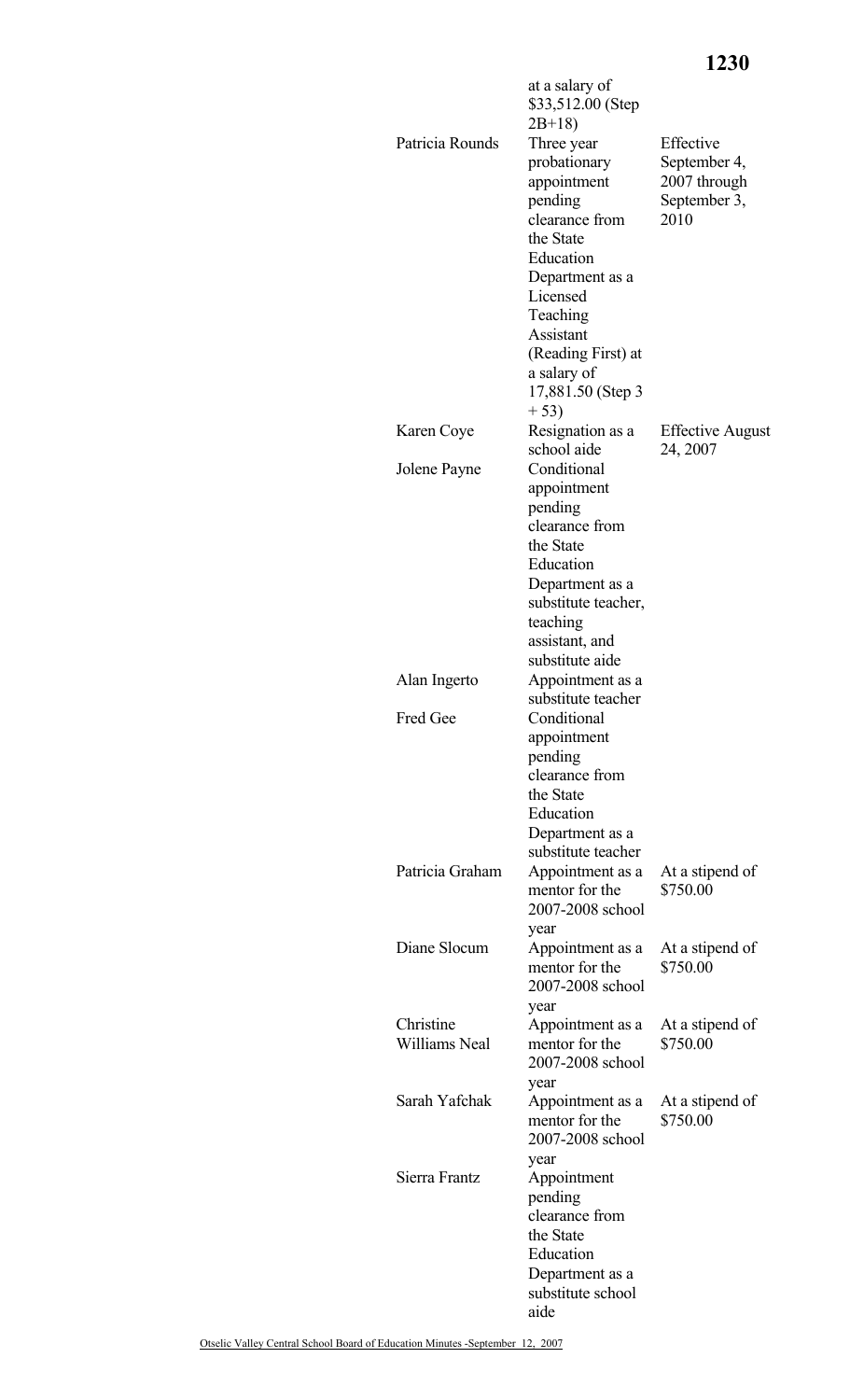|                                                            |                                                                                                                                                                                                                                                                                                                                                                                            |                                                                                                                                            | 1231                                                     |
|------------------------------------------------------------|--------------------------------------------------------------------------------------------------------------------------------------------------------------------------------------------------------------------------------------------------------------------------------------------------------------------------------------------------------------------------------------------|--------------------------------------------------------------------------------------------------------------------------------------------|----------------------------------------------------------|
|                                                            | Jeremiah Haslun                                                                                                                                                                                                                                                                                                                                                                            | Appointment as<br>the boys junior<br>varsity basket<br>ball coach for the<br>2007-2008 school                                              | At a stipend<br>according to<br>current OVTA<br>contract |
|                                                            | James Hegedus                                                                                                                                                                                                                                                                                                                                                                              | year<br>Appointment<br>pending<br>clearance from<br>the State<br>Education                                                                 |                                                          |
|                                                            | Wendy<br>Roodenburg                                                                                                                                                                                                                                                                                                                                                                        | Department as a<br>substitute<br>custodial worker<br>Appointment<br>pending<br>clearance from<br>the State<br>Education<br>Department as a |                                                          |
|                                                            | Sarah Eschen                                                                                                                                                                                                                                                                                                                                                                               | substitute<br>custodial worker<br>Appointment as<br>the girls junior<br>varsity basketball<br>coach for the<br>2007-2008<br>season         | At a stipend<br>according to<br>current OVTA<br>contract |
|                                                            | Second by Dr. Evans.                                                                                                                                                                                                                                                                                                                                                                       |                                                                                                                                            |                                                          |
|                                                            | Motion carried, $5 - 0$ .                                                                                                                                                                                                                                                                                                                                                                  |                                                                                                                                            |                                                          |
| NYSSBA Contract for<br><b>District Enrollment</b><br>Study | Motion by Mr. Cruikshank, upon the recommendation of the<br>Superintendent of Schools, to approve contract for the<br>district enrollment study conducted by NYSSBA. Second by<br>Mrs. Fox.                                                                                                                                                                                                |                                                                                                                                            |                                                          |
|                                                            | Motion carried, 5 - 0.                                                                                                                                                                                                                                                                                                                                                                     |                                                                                                                                            |                                                          |
| <b>LINKS IX Plan</b><br>$(FY'07/08 - #20)$                 | Motion by Mr. Brown, upon the recommendation of the<br>Superintendent of Schools, to approve the LINKS IX Plan.<br>Second by Dr. Evans.                                                                                                                                                                                                                                                    |                                                                                                                                            |                                                          |
|                                                            | Motion carried, 5 - 0.                                                                                                                                                                                                                                                                                                                                                                     |                                                                                                                                            |                                                          |
| Amended Tax<br>Warrant                                     | Motion by Mrs. Marshall, upon the recommendation of the<br>Superintendent of Schools, to approve the amended tax<br>warrant in the amount of \$2,647,303.00 for the 2007-2008<br>school year, with collection between the dates of September<br>6, 2007 through October 5, 2007 with no penalty and<br>October 6, 2007 through November 5, 2007 with a 2%<br>penalty. Second by Mr. Brown. |                                                                                                                                            |                                                          |
|                                                            | Motion carried, 5 - 0.                                                                                                                                                                                                                                                                                                                                                                     |                                                                                                                                            |                                                          |
| Auditor's Report<br>$(FY'07/08 - #21)$                     | Motion by Mrs. Marshall, upon the recommendation of the<br>Superintendent of Schools, to accept the 2007 auditor's<br>report. Second by Mr. Cruikshank.                                                                                                                                                                                                                                    |                                                                                                                                            |                                                          |
|                                                            | Motion carried, 5 - 0.                                                                                                                                                                                                                                                                                                                                                                     |                                                                                                                                            |                                                          |
|                                                            |                                                                                                                                                                                                                                                                                                                                                                                            |                                                                                                                                            |                                                          |

 Motion by Mr. Brown, upon the recommendation of the Superintendent of Schools to approve District transportation

of the following students to parochial schools:

Otselic Valley Central School Board of Education Minutes -September 12, 2007

Transportation Request